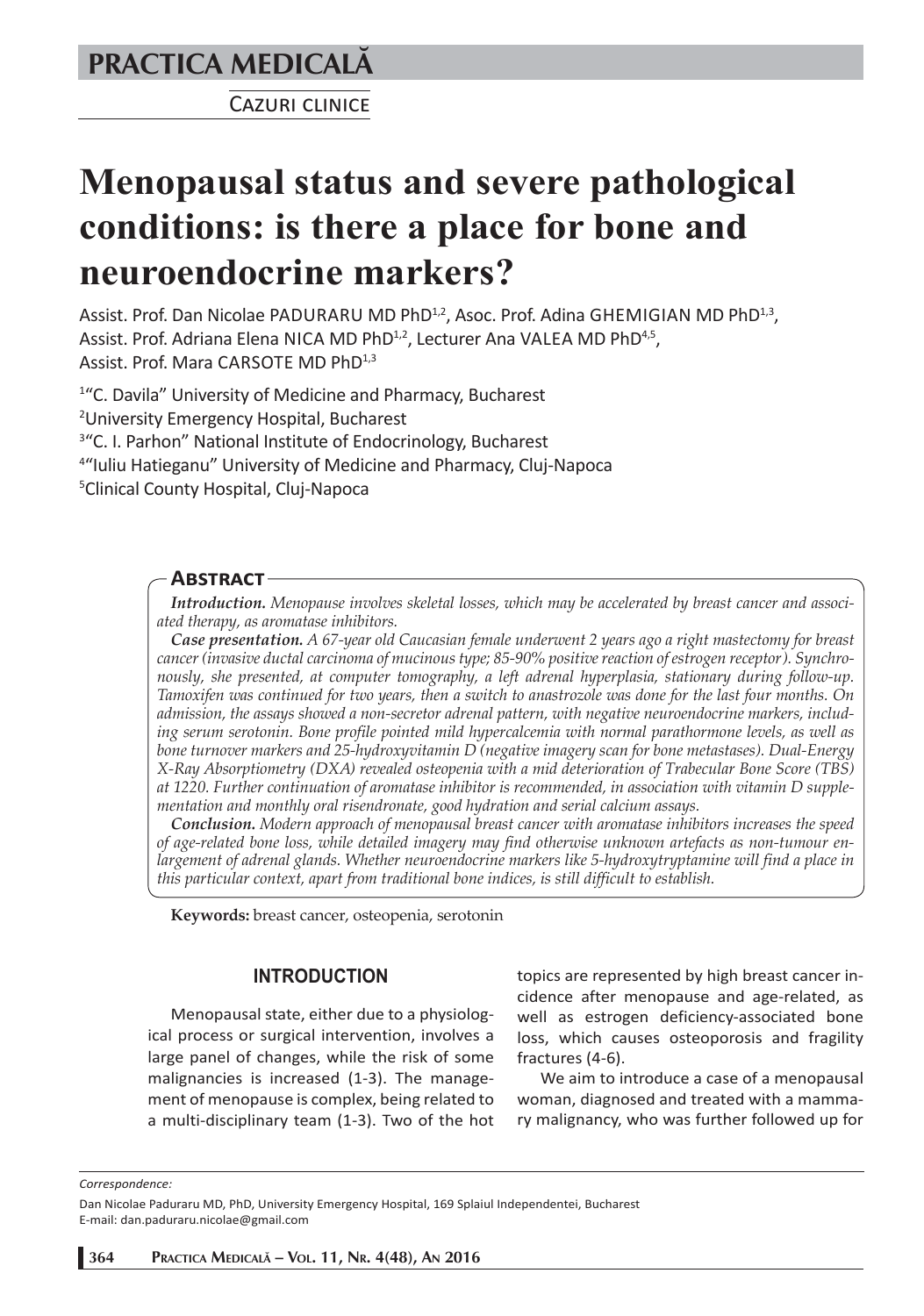skeletal status anomalies in a context of unilateral adrenal hyperplasia and an episode of hypercalcemia with normal parathormone levels.

# **CASE PRESENTATION**

This is a 67-year old non-smoking Caucasian female who was admitted after she had suffered twenty four months ago, a total right mastectomy for breast cancer. The surgical excision and anaesthesia procedures went well, without complications. The pathological report showed invasive ductal carcinoma of mucinous type and immunohistochemistry revealed 85-90% positive reaction of estrogen receptor, 80-85% positive reaction of progesterone receptor, negative Cerb B expression, and a value of proliferative index Ki67 of 5-10%. Synchronously, she presented, at computer tomography scan, a left adrenal hyperplasia (an enlargement of the gland that did not associate a well defined mass) and this non-tumoral adrenal aspect was stationary during follow-up. She is known with mild arterial high blood pressure since last decade, which was controlled under adequate drugs. After mammary surgery, therapy with tamoxifen was started and continued for two years, then a switch to anastrozole was done (and she continued it for further four months when she was referred to an endocrinology check-up).

On admission, blood and urinary assays showed a non-secretor adrenal pattern, with negative neuroendocrine markers, including serum serotonin (Table 1). Bone profile pointed mild hypercalcemia with normal parathormone levels, as well as bone turnover markers and 25-hydroxyvitamin D (Table 1). The computer tomography showed stationary aspects without secondary spreading of the malignancy (a similar aspect was described at whole body bone scintigram). Central Dual-Energy X-Ray Absorptiometry (DXA) revealed osteopenia with a mid deterioration of Trabecular Bone Score (TBS) (Figure 1). Further continuation of aromatase inhibitor is recommended, in association with vitamin D supplementation and weekly oral risendronate, good hydration and serial calcium assays.

## **DISCUSSION**

This female case reflects a strong link between mammary and bone status. Oncologic disease itself, as well as anti-cancer therapy (for instance, aromatase inhibitors), may deteriorate

*TABLE 1. Bone parameters, adrenal profile and neuroendocrine markers on a 67-year old female with non-metastatic mammary breast carcicoma, left adrenal enlargement, and menopausal osteopenia during therapy with aromatase inhibitors*

| Parameter                                   | Value | <b>Normal</b> | <b>Units</b> |
|---------------------------------------------|-------|---------------|--------------|
| <b>Neuroendocrine markers</b>               |       |               |              |
| Serotonin                                   | 191   | 80-400        | ng/mL        |
| Chromogranin A                              | 93.5  | 20-125        | ng/mL        |
| Neuron specific enolase                     | 8.51  | $0 - 12$      | Ng/mL        |
| <b>Adrenal profile</b>                      |       |               |              |
| Plasma metanephrines                        | 40.2  | 10-90         | pg/mL        |
| Plasma normetanephrines                     | 173.1 | 20-200        | pg/mL        |
| <b>ACTH (Adrenocorticotrope</b><br>Hormone) | 8.32  | $3 - 66$      | pg/mL        |
| Morning plasma cortisol                     | 14.03 | 4.82-19.5     | µg/dL        |
| <b>Bone indices</b>                         |       |               |              |
| <b>Total serum calcium</b>                  | 10.9  | $8.5 - 10.2$  | mg/dL        |
| Ionic serum calcium                         | 4.51  | $3.9 - 4.9$   | mg/dL        |
| Serum phosphorus                            | 3.2   | $2.3 - 4.7$   | mg/dL        |
| 25-hydroxyvitamin D                         | 33.58 | 30-100        | ng/mL        |
| PTH (parathormone)                          | 51.22 | 15-65         | pg/mL        |
| CrossLaps                                   | 0.55  | 0.33-0.782    | ng/mL        |
| Osteocalcin                                 | 33.24 | 15-46         | ng/mL        |
| P1NP                                        | 41.29 | 15-74         | ng/mL        |
| Alkaline phosphatase                        | 118   | 40-150        | U/L          |
| 24-hours urinary calcium                    | 0.2   | $0.07 - 0.3$  | g/24 hours   |

the skeleton (7). The bone turnover markers are useful for fracture risk assessment, but current guidelines do not routinely recommended their assays, since high inter-individual variations are expected (8). A particular frame is represented by circulating 5-hydroxytryptamine, which serves both as a neuroendocrine marker for neuroendorine neoplasia (NEN) or for breast cancers with neuroendocrine component, as well as atypical bone remodelling indices (9-12). However, controversies still exist in this topic, meaning that it is not well established that non-metastatic NEN cause secondary osteoporosis, neither that routinely assays of blood serotonin will reflect, with high accuracy, its complex skeletal effects (12,13). In this particular case, despite several morbidities as osteopenia and history of mammary carcinoma, the blood bone and neuroendocrine statuses were normal. Hypercalcemia was not confirmed at ionic calcium analysis, neither imagery pointed bone metastases. Most probably, a transient increase of calcium related to hydration status may be involved, since parathromone was normal. The need for paying attention to the skeletal health on menopausal state is well established, but bone loss is accelerated by drugs as anastrozole and a rapid decline is expected unless adequate therapy as vitamin D supplements and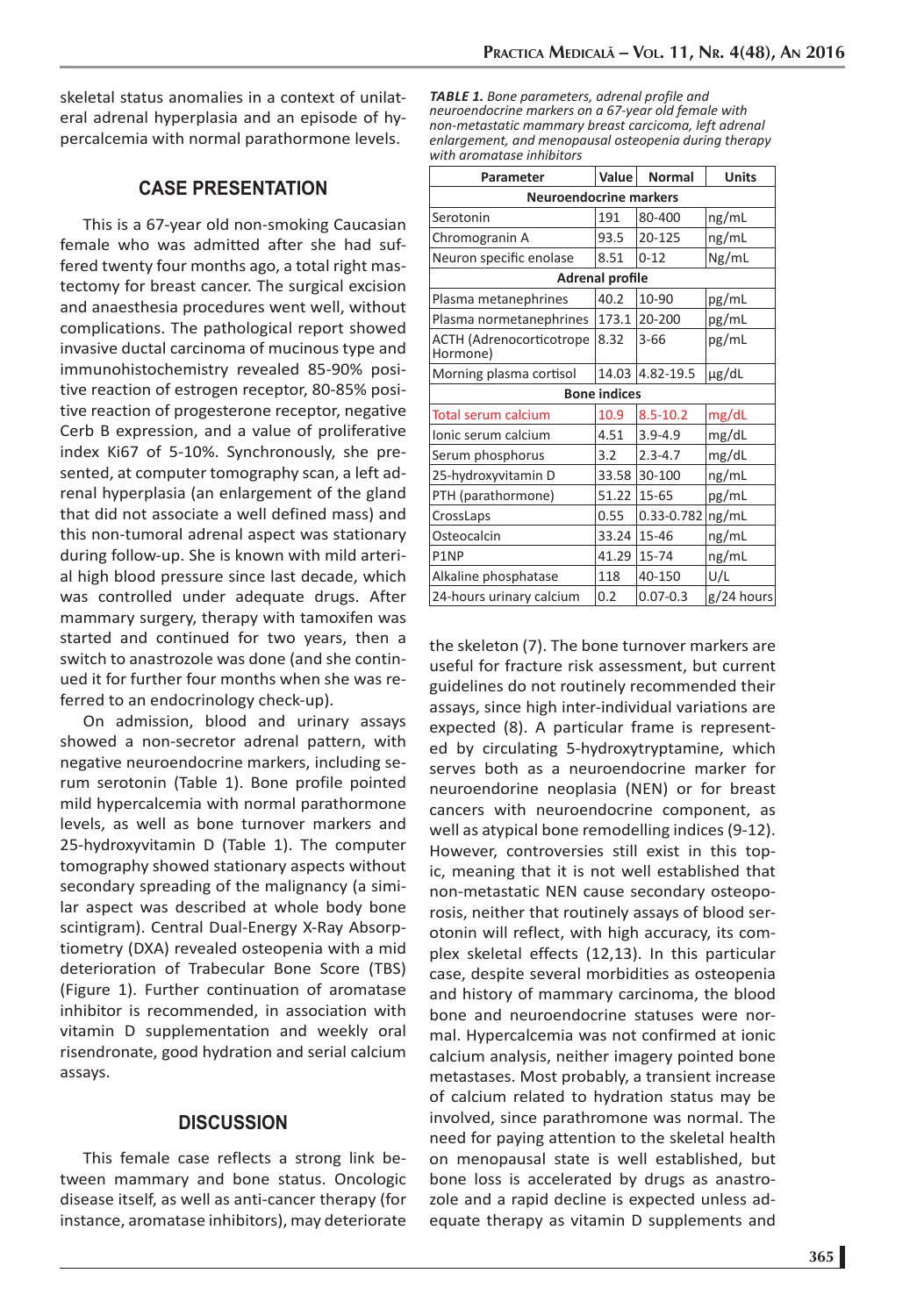

*FIGURE 1. Central DXA (Dual-Energy X-Ray Absorptiometry) showing osteopenia on a 67-year female (menopause at age of 50 years) currently under therapy with aromatase inhibitor for a prior breast cancer. A: Lumbar DXA; B: Femoral neck DXA; C: Lumbar DXA-derived Trabecular Bone Score (TBS)*